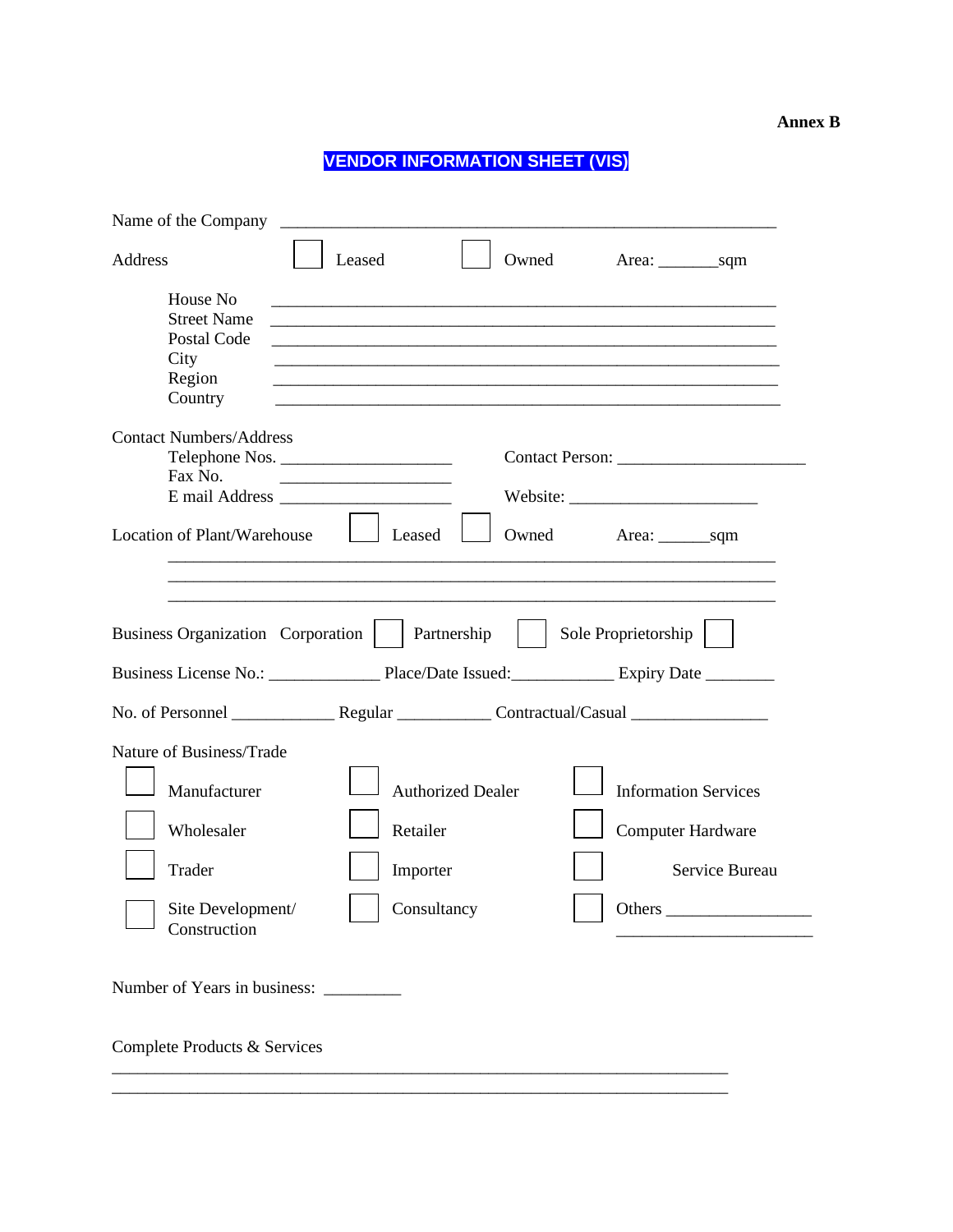| <b>Payment Details</b>                                                                                                                                                                                            |                       |                |                                |        |
|-------------------------------------------------------------------------------------------------------------------------------------------------------------------------------------------------------------------|-----------------------|----------------|--------------------------------|--------|
| <b>Payment Method</b>                                                                                                                                                                                             | Cash                  | Check          | <b>Bank Transfer</b>           | Others |
| Currency                                                                                                                                                                                                          | Loc.Currency          | <b>JSD</b>     | <b>EUR</b>                     | Others |
| Terms of Payment                                                                                                                                                                                                  | 30 days               | 15 days        | 7 days upon receipt of invoice |        |
| <b>Advance Payment</b>                                                                                                                                                                                            | Yes                   | N <sub>o</sub> | % of the Total PO/Contract     |        |
| <b>Bank Details:</b><br><b>Bank Name</b><br><b>Bldg and Street</b><br>City<br>Country<br><b>Postal Code</b><br>Country<br><b>Bank Account Name</b><br>Bank Account No.<br><b>Swift Code</b><br><b>Iban Number</b> |                       |                |                                |        |
| Key Personnel & Contacts (Authorized to sign and accept PO/Contracts & other commercial documents)                                                                                                                |                       |                |                                |        |
| Name                                                                                                                                                                                                              | <b>Title/Position</b> |                | Signature                      |        |
| Companies with whom you have been dealing for the past two years with approximate value in US<br>Dollars:                                                                                                         |                       |                |                                |        |
| <b>Company Name</b>                                                                                                                                                                                               | <b>Business Value</b> |                | Contact Person/Tel. No.        |        |
|                                                                                                                                                                                                                   |                       |                |                                |        |
| Have you ever provided products and/or services to any mission/office of IOM?                                                                                                                                     |                       |                |                                |        |
| Yes                                                                                                                                                                                                               |                       | No             |                                |        |
| If yes, list the department and name of the personnel to whom you provided such goods and/or services.                                                                                                            |                       |                |                                |        |
| Name of Person                                                                                                                                                                                                    | Mission/Office        |                | Items Purchased                |        |
|                                                                                                                                                                                                                   |                       |                |                                |        |